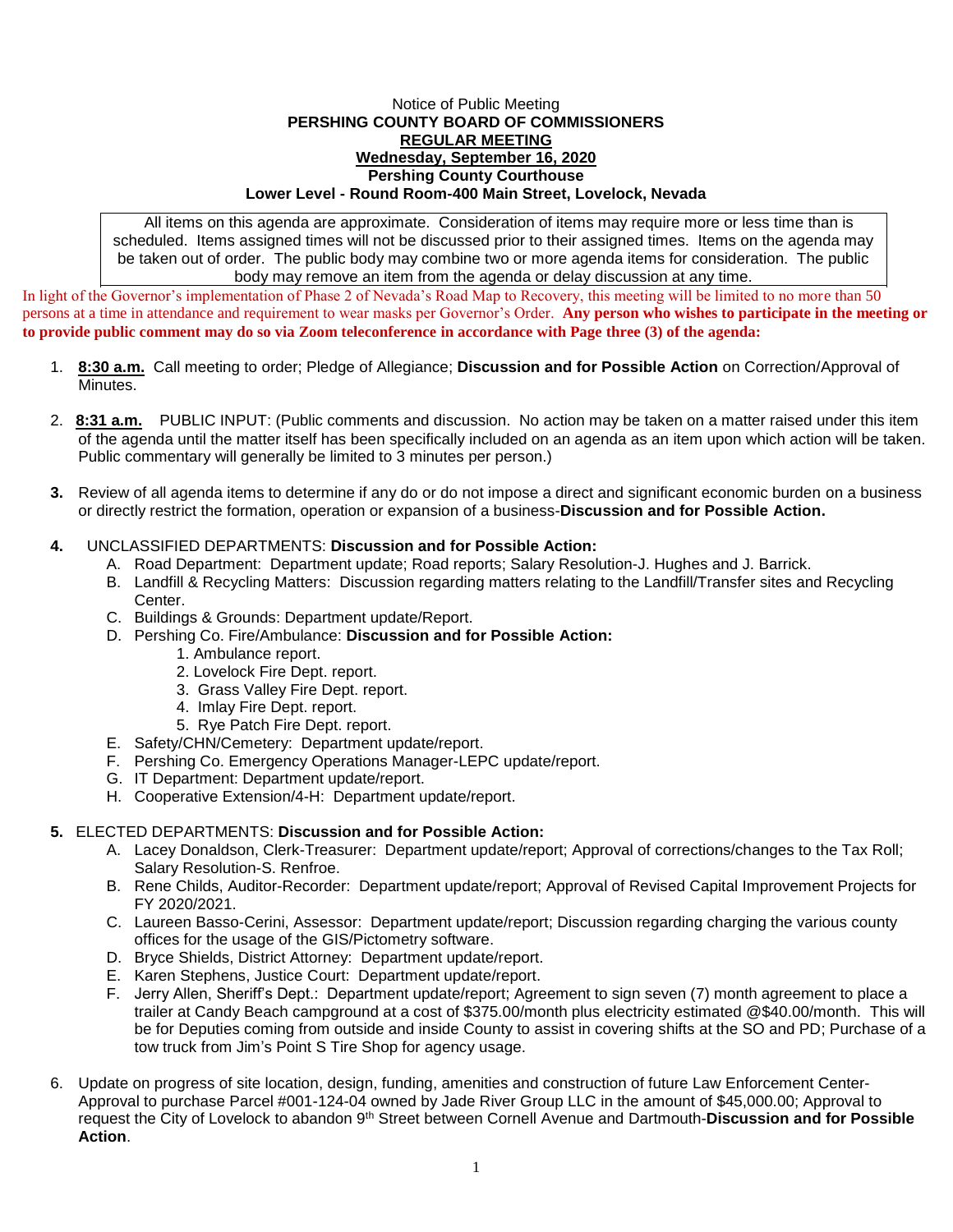- 7. Proclamations and Awards: **Discussion and for Possible Action** (The Pershing County Board of Commissioners may make a Proclamation or present a service or other award on behalf of the County) Certificate of Appreciation-Jim's Point S Tire Shop.
- 8. Grass Valley Advisory Board: Update on matters relating to the Grass Valley area.
- 9. Board Appointments: Big Meadow Soil Conservation District-**Discussion and for Possible Action.**
- 10. Cemetery Board: Re-approval of the Spatial Generations GPS & Software in the amount of \$18,836.00-**Discussion and for Possible Action.**
- **11.** 2020 Census: Approval to send out postcards to remind residents to complete the 2020 Census-**Discussion and for Possible Action.**
- 12. Derby Field Airport: Update on matters relating to the Derby Field Airport; Approval of Agreement between Pershing County and Custom Fence Co. for Terminal area fencing and gate project-AIPNo.3-32-0011-017-2020.-**Discussion and for Possible Action.**

Recess for Liquor Board meeting.

- **13.** Planning and Building Department/Imlay Water System: Department update/report. Continued discussion regarding raising business license fees and seeking authorization from the Nevada State Department of Taxation to increase the fees in accordance with NRS 354.5989.-**Discussiona and for Possible Action.**
- **14.** First reading of ordinance amending Chapter 2.12 of the Pershing County Code to remove Community Center advisory authority from the role and responsibilities of the Pershing County Economic Diversification Authority (PCEDA); decrease members of the PCEDA from 9 to 7 members and other matters relating thereto.
- **15.** Discussion to add Community Center advisory authority to the role and responsibility of the Pershing County Museum Board-**Discussion and for Possible Action.**
- **16.** Resolution authorizing the Community Center Director to supervise the day to day activities of the Community Center custodial staff- **Discussion and for Possible Action.**
- **17. 10:00 a.m.** Liquor Board: Approval of Liquor License for Rye Patch Petroleum II Inc., Class 2 **– Discussion and for Possible Action. Adjourn Liquor Board meeting.**
- 18. Litigation Meeting.
- 19. Report from Legal Counsel.
- 20. Report from Administrative Assistant/HR Rep.-County Commissioner's Office.
- 21. Items for future agendas- **Discussion and for Possible Action.**
- 22. Correspondence.
- 23. Matters of the Board for Discussion.

Board Member reports. Board Liaison reports. (Nevada Works, Safety, Hospital Board, Emergency Management, Cemetery, Recreation Board, WNDD, Pe. Co. Economic Dev./, Community Center, Airport Advisory Board; Museum Advisory Board, Library Board, Senior Center Advisory Board, Central Nevada Water Authority, Planning Board, Broadband Advisory Board, 911 Committee, Solid Waste Management Recycling Advisory Board, Pe. Co. Volunteer Advisory Board, T. V. Board, Frontier Coalition, Humboldt River Water Basin Authority.)

- 24. PUBLIC INPUT: (Public comments and discussion. No action may be taken on a matter raised under this item of the agenda until the matter itself has been specifically included on an agenda as an item upon which action will be taken. Public commentary will generally be limited to 3 minutes per person.)
- 25. Approval of Vouchers-**Discussion and for Possible Action**.